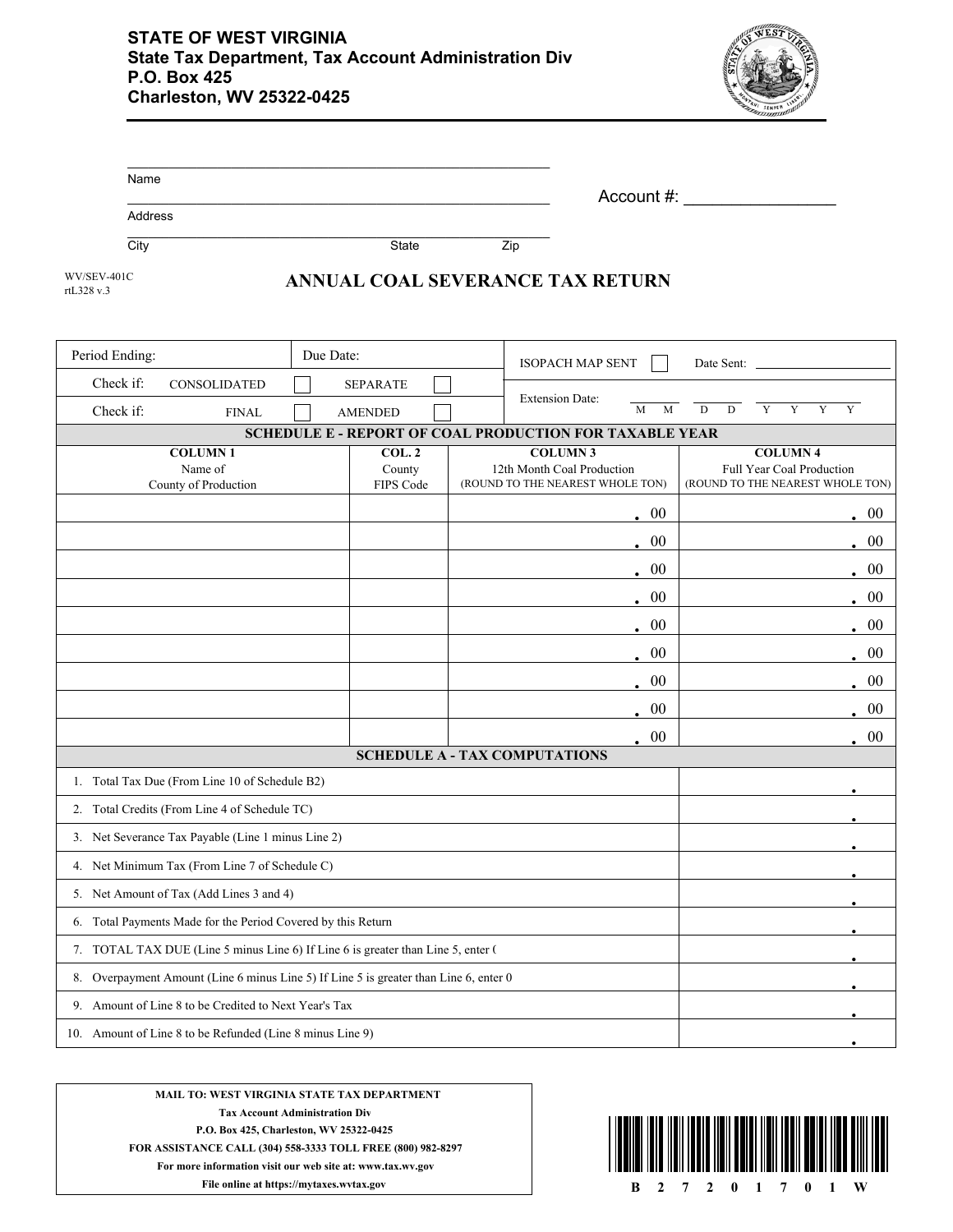## **ANNUAL COAL SEVERANCE TAX RETURN**

Account #: \_\_\_\_\_\_\_\_\_\_\_\_\_\_\_

| <b>SCHEDULE B1 - SEVERANCE TAX COMPUTATION 12TH MONTH PERIOD</b>  |                                     |                                |                                                       |  |  |
|-------------------------------------------------------------------|-------------------------------------|--------------------------------|-------------------------------------------------------|--|--|
| <b>COAL</b>                                                       | (COLUMN 1)<br><b>Taxable Amount</b> | (COLUMN <sub>2</sub> )<br>Rate | (COLUMN 3)<br><b>Tax Due</b><br>(Column 1 x Column 2) |  |  |
| 1. Gross value of severed and processed coal (Non Thin Seam)      |                                     | 0.05                           |                                                       |  |  |
| 2. Value added from produced coal                                 |                                     | 0.05                           |                                                       |  |  |
| 3. Qualified thin seam 37" to 45"                                 |                                     | 0.02                           |                                                       |  |  |
| 4. Qualified thin seam less than 37"                              |                                     | 0.01                           |                                                       |  |  |
| Gross Value to be Taxed (Add Column 1 Lines 1, 2, 3, and 4)<br>5. |                                     |                                |                                                       |  |  |
| Tax Due (Add Column 3 Lines 1, 2, 3, and 4)<br>6.                 |                                     |                                |                                                       |  |  |

| <b>SCHEDULE B2 - SEVERANCE TAX COMPUTATION FULL YEAR</b>      |                                                                                      |                                                        |                                                           |  |  |
|---------------------------------------------------------------|--------------------------------------------------------------------------------------|--------------------------------------------------------|-----------------------------------------------------------|--|--|
| <b>COAL</b>                                                   | (COLUMN 1)<br>Not qualified<br>as thin seam                                          | (COLUMN 2)<br><b>Qualified thin seam</b><br>37" to 45" | (COLUMN 3)<br><b>Qualified thin seam</b><br>less than 37" |  |  |
| <b>Processor (Complete Lines 1-3)</b>                         |                                                                                      |                                                        |                                                           |  |  |
| Total Gross Value of Purchased and Processed Resources<br>-1. | $\bullet$                                                                            |                                                        |                                                           |  |  |
| 2. Amount Paid or Payable For Purchased Resources             |                                                                                      |                                                        |                                                           |  |  |
| Gross Value to be Taxed (Line 1 minus Line 2)<br>3.           |                                                                                      |                                                        |                                                           |  |  |
| Producers (Complete Lines 4 and 5)                            |                                                                                      |                                                        |                                                           |  |  |
| Gross Value of Severed and Processed Resources<br>4.          | ٠                                                                                    | $\bullet$                                              |                                                           |  |  |
| Gross Value of Severed Resources but not Processed<br>5.      |                                                                                      |                                                        |                                                           |  |  |
| Gross Value to be Taxed (Add Lines 3, 4 and 5)<br>6.          |                                                                                      | $\bullet$                                              |                                                           |  |  |
| 7. Rate                                                       | 0.05                                                                                 | 0.02                                                   | 0.01                                                      |  |  |
| Tax (Multiply Line 6 by Line 7)<br>8.                         |                                                                                      |                                                        |                                                           |  |  |
| 9. Gross Value to be Taxed (Add Line 6 Columns 1, 2 and 3)    |                                                                                      |                                                        |                                                           |  |  |
|                                                               | 10. Total Tax Due (Add Line 8 Columns 1, 2 and 3) and Report on line 1 of Schedule A |                                                        |                                                           |  |  |

## **KEY TO COUNTY FIPS CODES**

| 001 Barbour  | $015$ Clay     | 029 Hancock   | 043 Lincoln  | 057 Mineral    | 071 Pendleton  | 085 Ritchie | 099 Wayne   |
|--------------|----------------|---------------|--------------|----------------|----------------|-------------|-------------|
| 002 Berkeley | 017 Doddridge  | 031 Hardy     | 045 Logan    | 059 Mingo      | 073 Pleasants  | 087 Roane   | 101 Webster |
| 005 Boone    | 019 Fayette    | 033 Harrison  | 047 McDowell | 061 Monongalia | 075 Pocahontas | 089 Summers | 103 Wetzel  |
| 007 Braxton  | 021 Gilmer     | 035 Jackson   | 049 Marion   | 063 Monroe     | 077 Preston    | 091 Taylor  | 105 Wirt    |
| 009 Brooke   | 023 Grant      | 037 Jefferson | 051 Marshall | 065 Morgan     | 079 Putnam     | 093 Tucker  | 107 Wood    |
| 011 Cabell   | 025 Greenbrier | 039 Kanawha   | 053 Mason    | 067 Nicholas   | 081 Raleigh    | 095 Tyler   | 109 Wyoming |
| 013 Calhoun  | 027 Hampshire  | 041 Lewis     | 055 Mercer   | 069 Ohio       | 083 Randolph   | 097 Upshur  |             |

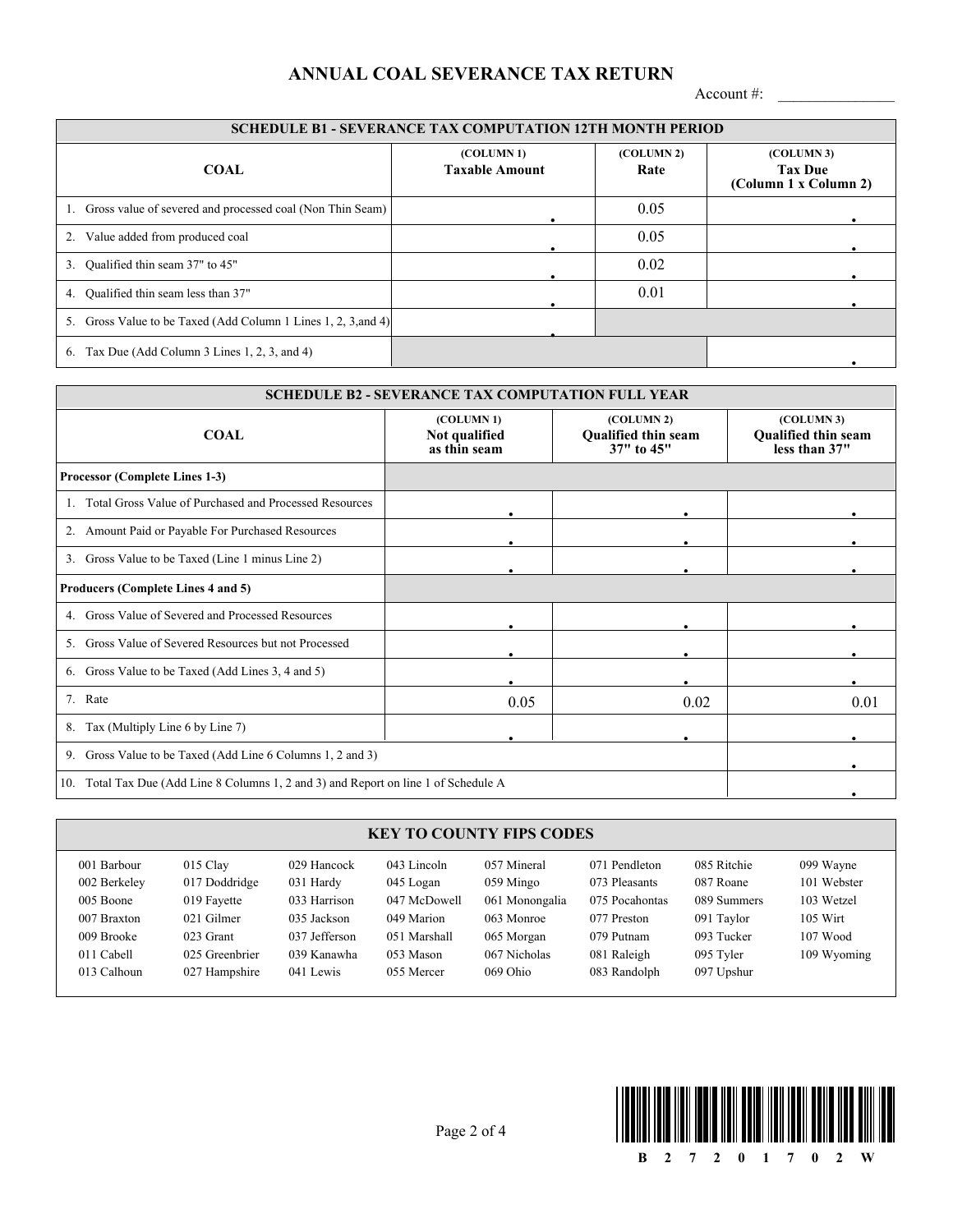1. Total Tons Sold \*(Do not include tons from qualified thin seams) 3. Tenative Minimum Tax (Multiply Line 1 by Line 2) 4. Net Severance Tax Payable (Full year) 5. Net Severance Tax Ratio 6. Net State Severance Tax (Multiply Line 4 by Line 5) 2. Rate 7. Rate  $0.75$   $0.75$   $0.75$ 0.93 **.** 00 **. . . .** Net Minimum Tax (Line 3 Minus Line 6) **If Line 6 is greater than Line 3, enter 0 here SCHEDULE C - MINIMUM TAX ON COAL PRODUCTION (If you process coalonly, do not complete Schedule C) 12th Month Period Full Year and on Line 4 of Schedule A .** 00 0.75 0.93 **. . . .**

| <b>SCHEDULE TC - TAX CREDITS</b>                                                              |                   |                  |  |  |
|-----------------------------------------------------------------------------------------------|-------------------|------------------|--|--|
|                                                                                               | 12th Month Period | <b>Full Year</b> |  |  |
| 1. Annual Credit-\$500 per year or \$41.67 per month for each month engaged in business in WV |                   |                  |  |  |
| Investment Credits                                                                            |                   |                  |  |  |
| 3. Credit for Coal Loading facilities (Attach Schedule CL)                                    |                   |                  |  |  |
| Total Credit (Add lines 1 through 3 Full Year) and Report on Line 2 of Schedule A<br>4.       |                   |                  |  |  |

| <b>Sign Your Return</b>                                  |                                                                                                                                     |                  |        |  |  |
|----------------------------------------------------------|-------------------------------------------------------------------------------------------------------------------------------------|------------------|--------|--|--|
| best of my knowledge and belief it is true and complete. | Under penalties of perjury, I declare that I have examined this return (including accompanying schedules and statements) and to the |                  |        |  |  |
| (Signature of Taxpayer)                                  | (Name of Taxpayer - Type or Print)                                                                                                  | (Title)          | (Date) |  |  |
| (Person to Contact Concerning this Return)               | (Telephone Number)                                                                                                                  | (E-mail Address) |        |  |  |
| (Signature of preparer other than taxpayer)              | (Address)<br>(Date)                                                                                                                 |                  |        |  |  |